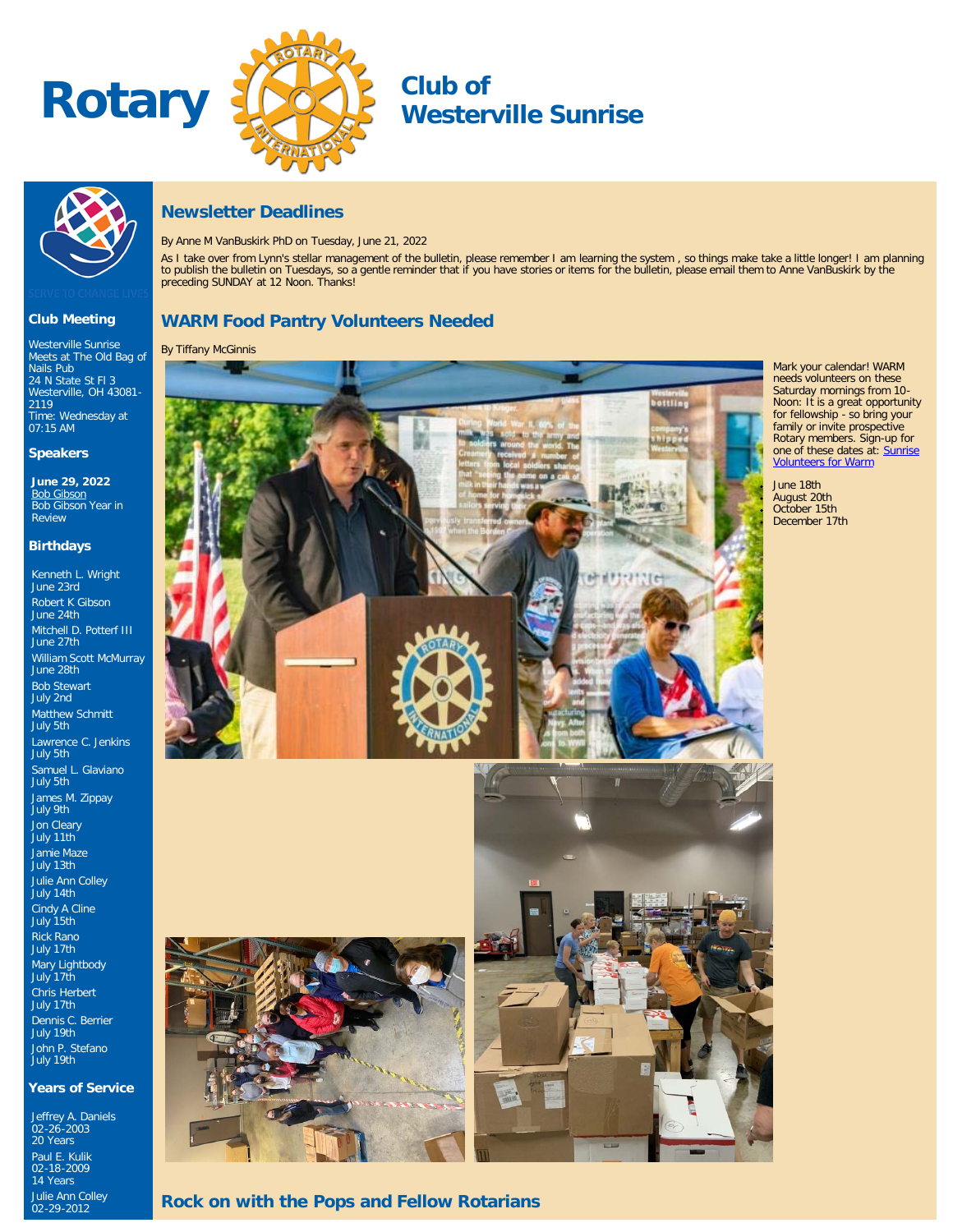11 Years Ron Pusateri 02-27-2013 10 Years

John R. Kellogg 02-26-2014 9 Years

Mark A. Massen 03-01-2017 6 Years

John Logue 03-01-2017 6 Years Helka Christine Casey 03-01-2017

6 Years David A Lilley 03-01-2017 6 Years

Arturo Sanabria 03-01-2017 6 Years

James T. Caldwell 02-28-2018 5 Years

Kenneth L. Wright 02-28-2018 5 Years

Theresa Petraszak 02-27-2019 4 Years Charles E Durant Jr. 02-27-2019 4 Years Jason Seeley 02-24-2021 2 Years

Kenneth Diaz 02-24-2021 2 Years

By Julie Ann Colley on Monday, May 16, 2022

**Picnic with the Pops will take us back to 1969 with the Music of The Rolling Stones:**

Join the in the music of Mick and Keith at the Columbus Commons Saturday, July 23 at 8:00 pm; Gates open at 6:00 pm.

Sunrise Rotary has reserved two tables of 8 for the event (Tables J8 and J9). **Ticket prices are \$60.63 per person or \$121.25 per couple**.

The first 16 people to sign up here get to go: <https://www.signupgenius.com/go/20F0B44ADA729A0F85-picnic>

Please, your sign-up reflects a commitment to attend. Payment due by July 1, 2022.



#### **Annual Installation Banquet June 22- No morning meeting**

By Michael Herron

Installation Banquet is June 22, so no morning meeting!



**Thank you upcoming Greeters & Invocators**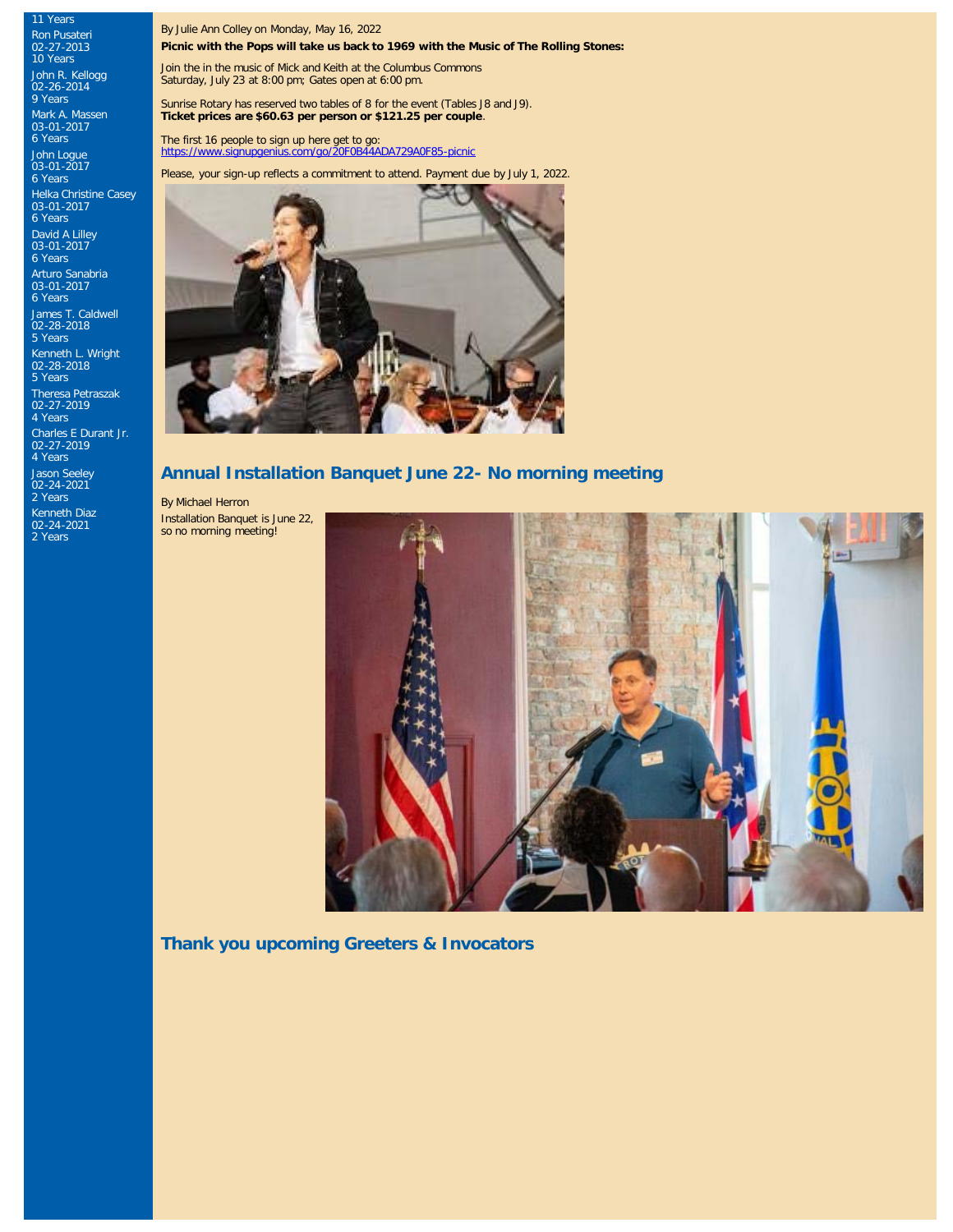

**Date Greeters Invocation & Pledge**

22-Jun-22 Club Meeting 29-Jun-22 Club Meeting **NO MORNING MEETING** Sellers, Lawrence Rick Stenberg, Ruth I.

## **Summer Fun at WARM and PRIDE**

Westerville Sunrise Rotarians volunteered at WARM and others marched in the PRide Parade with District 6690. IT was a wonderful weekend!

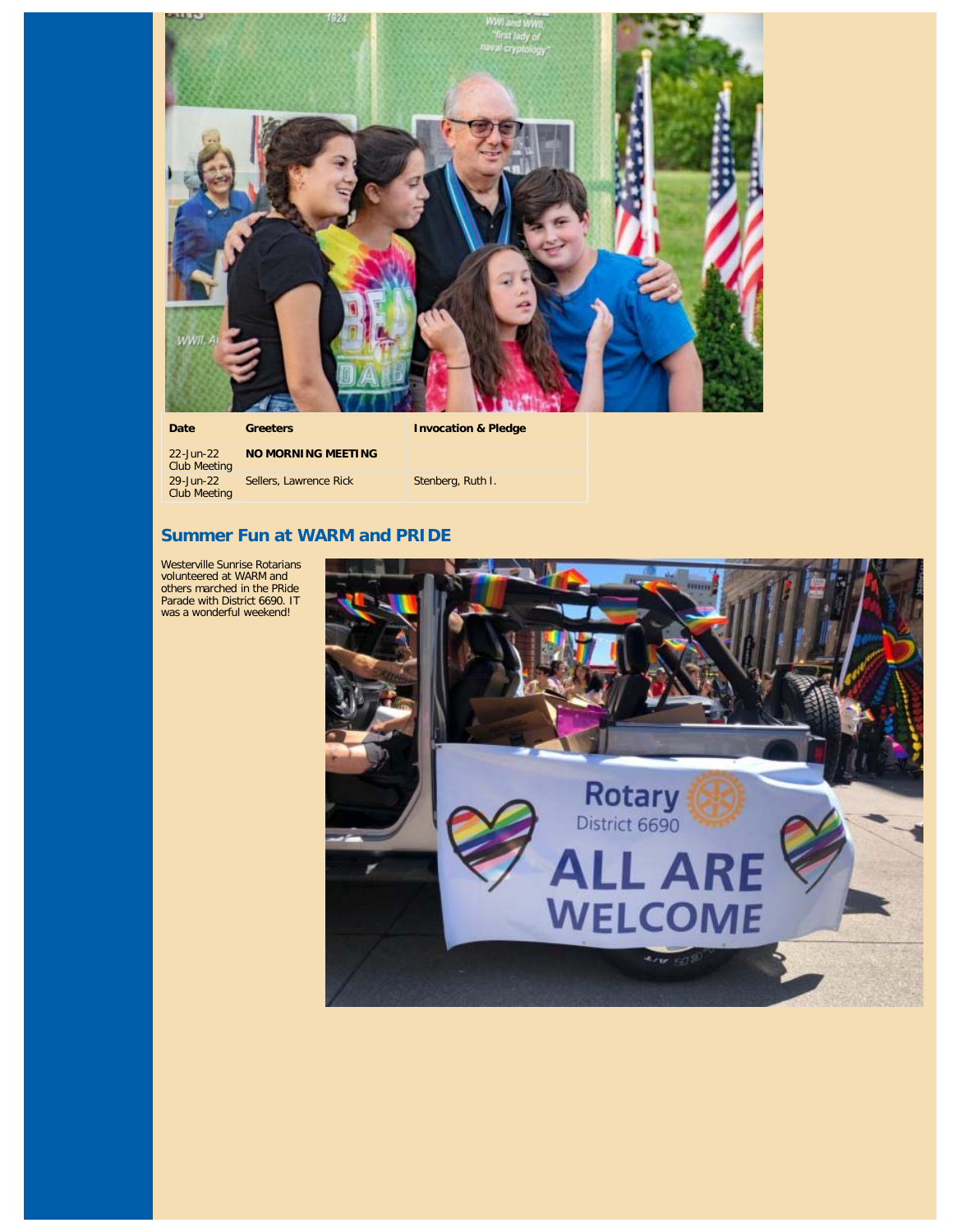

# **New! Virtual Meetings - Call for Info**



# **Please Suggest Guest Speakers**



Enlighten your fellow Rotarians. Suggest a speaker to brighten our day! No reasonable suggestion refused. But your guest must be willing to attend in person. Email Bob Stewart at:

**Club Leaders**

<u>[Robert K Gibson](https://www.ismyrotaryclub.org/EMailer.cfm?ID=800286578)</u><br>President

[John R. Kellogg](https://www.ismyrotaryclub.org/EMailer.cfm?ID=800415917) President-Elect Club Grant Coordinator Club Public Image Chair